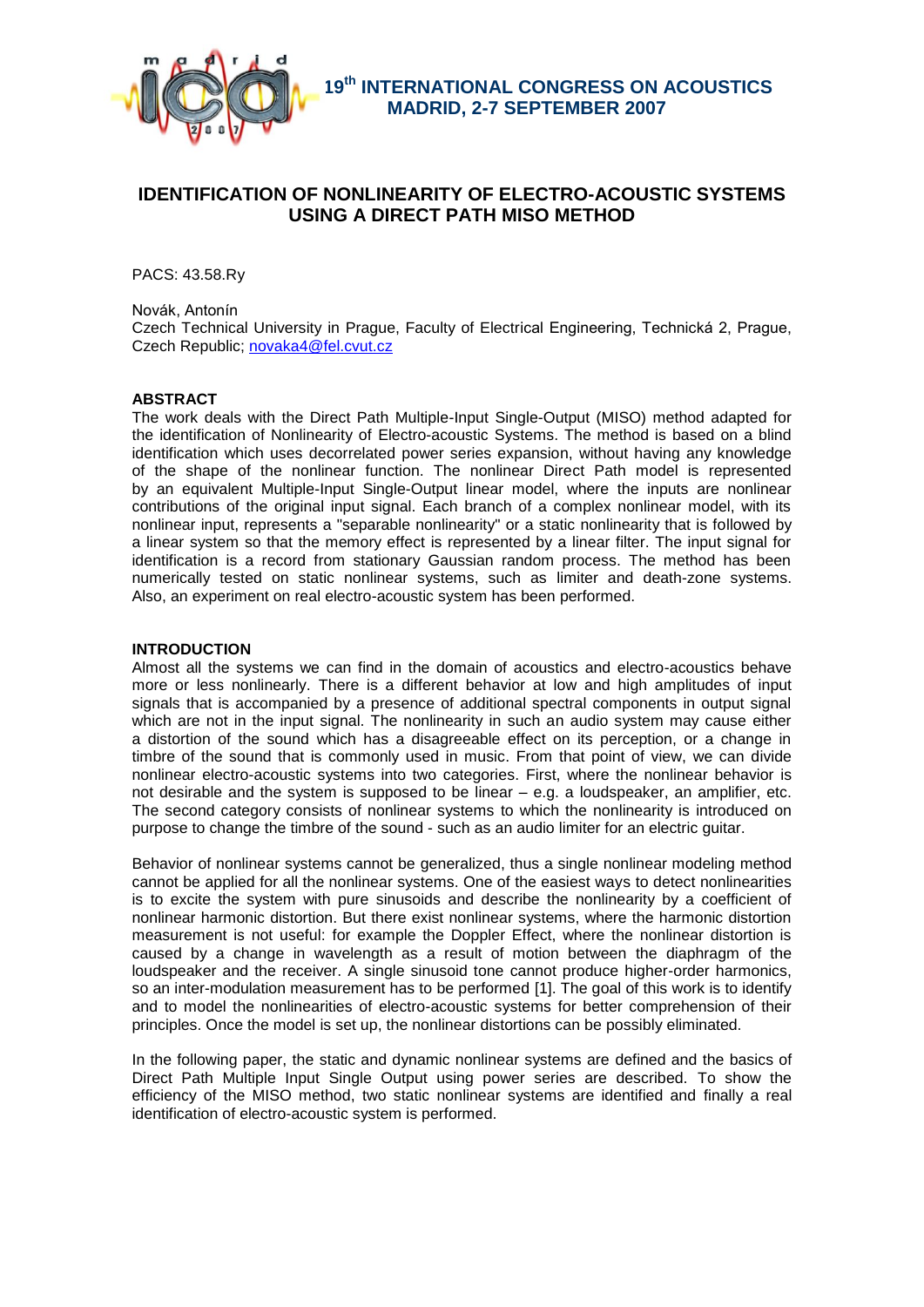#### **NONLINEAR SYSTEM**

Generally speaking, a linear system is such that principles of superposition (homogeneity and additivity) are satisfied. If at least one of these conditions does not hold the system is nonlinear. In general, nonlinear systems can be classified into two types – static nonlinearity and nonlinearity with memory. A static nonlinear system is a nonlinear system where the output signal  $y(t)$  is an instantaneous (non-linear) function of the input signal  $x(t)$ , noted  $g[x(t)]$ .

$$
y(t) = g[x(t)] \tag{Eq. 1}
$$

Static nonlinear system is also called "zero-memory" because such a system does not weight past inputs (has not any memory) and the current value of output signal is a function of current value of the input signal.

For the MISO identification method a finite memory system is used. Finite memory system weights past inputs (has a memory) and the current value of output signal is a function of both current and past values of the input. Special physical case of a finite memory nonlinear system which is partly used in the MISO method is where the memory is expressed by a linear filter preceded by a zero-memory nonlinear system, see Figure 1.



Figure 1.- Separation of memory of finite memory nonlinear system

# **DIRECT PATH MULTIPLE INPUT SINGLE OUTPUT SYSTEM - POWER SERIES MODEL**

Employing the Multiple Input Single Output System paradigm, the zero-memory nonlinear system followed by a linear system can be expanded into a parallel set of such systems. This way, there is a different memory effect expressed by a linear system  $H_n(f)$  for each nonlinear system, as shown in Figure 2. In other words, each harmonic component may have a different frequency dependent attenuation; this behavior is expectable in electro-acoustic systems.



Figure 2.- Multiple Input Single Output nonlinear model

In this paper only the power series model is mentioned, nevertheless the MISO method can use any number of nonlinear inputs with any shape of static nonlinear function. The blind identification can be performed to obtain preliminary results of the power series model; this information can be subsequently utilized to investigate the nonlinearity using a more suitable set of nonlinear functions.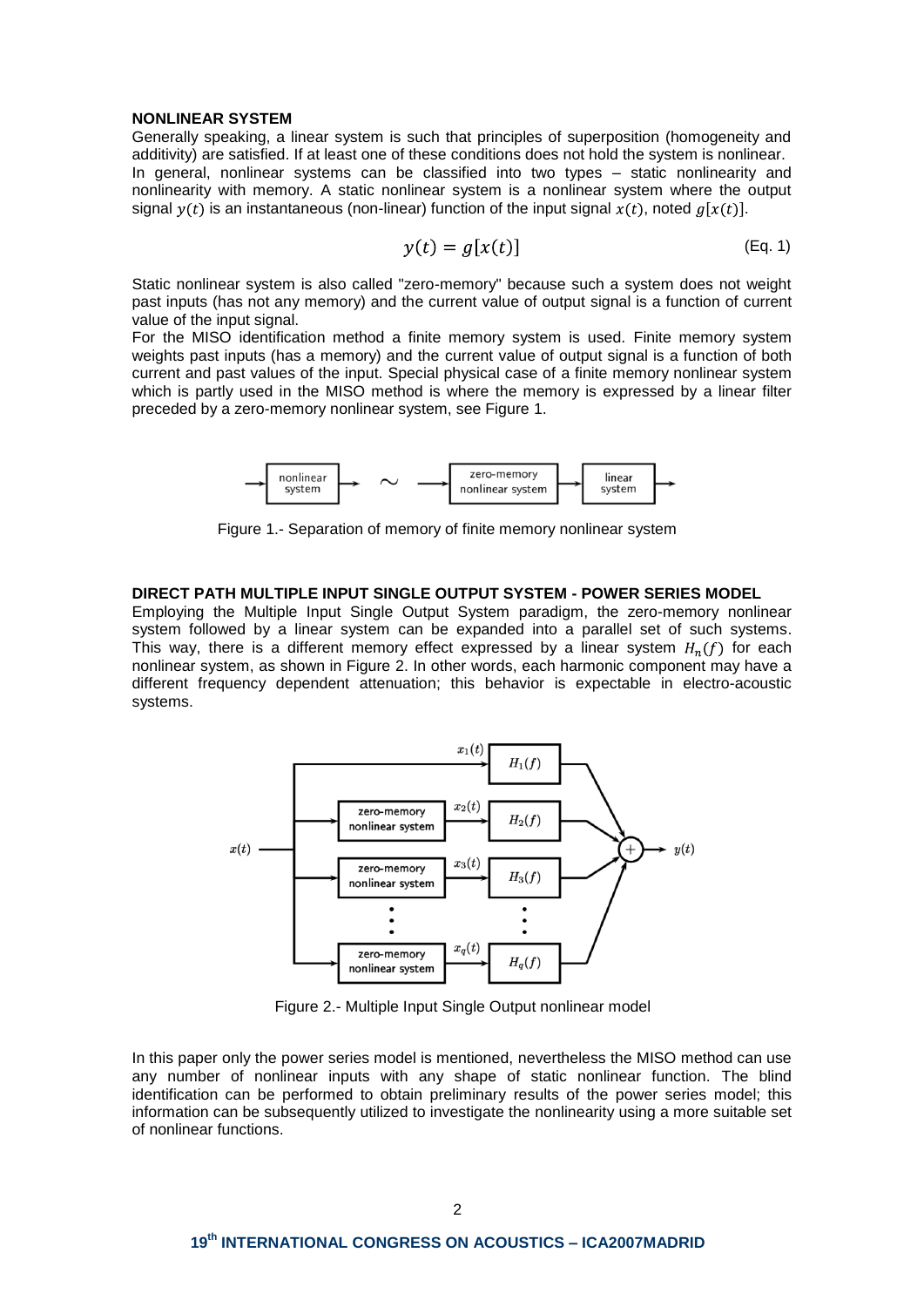#### **Identification and Decorrelation of Multiple Inputs**

For identification of nonlinear systems using MISO nonlinear model we use a white noise excitation, where the input signal is a record from stationary Gaussian random process. That means firstly that its density function is normal, with zero mean value and variance  $\sigma_x^2$ . Furthermore, the stochastic process is stationary and ergodic and lastly its power spectral density is constant. Subsequently the estimation of the linear filters from MISO model (see Figure 2) using power and cross spectral densities is performed as all the nonlinear inputs are known [2].

Input signals  $x_n(t)$  from the MISO model may be mutually correlated which results in crossspectral density functions. Let suppose that the two inputs of Two Inputs Single Output System (Figure 3) are partially correlated so that the signal  $x<sub>2</sub>(t)$  is partly linearly filtered signal  $x<sub>1</sub>(t)$ . This filtering may be modeled by a linear filter  $L_{12}(f)$  placed between inputs as shown in Figure 3.



Figure 3.- Two-input, single-output system with correlated inputs

As the input signal  $x(t)$  is a white noise and the power series are used, the linear dependency between the inputs is expressed by a scale factor  $(k = constant)$ . Thus the decorrelated input signal  $x_{2,1}(t)$ , which has no correlation with the input signal  $x_1(t)$ , can be obtained.

For example of the Two Inputs Single Output System with inputs  $x_1(t)$  and  $x_3(t)$  (indexes are chosen according to power series)

$$
x_1(t) = x(t)
$$
  

$$
x_3(t) = x^3(t)
$$

the decorrelate signal  $x_{3,1}(t)$  can be expressed as

$$
x_{3.1}(t) = x^3(t) - 3\sigma_x^2 x(t).
$$
 (Eq. 2)

The scale factor  $3\sigma_x^2$  is obtained using Bussgang theorem [3]. This theorem tells us that for a Gaussian input signal with known power-spectral density function passing through any zero-memory nonlinear system, the input/output cross-spectral density function is directly proportional to the power-spectral density function. If the power-spectral and cross-spectral density are directly proportional with no frequency dependence, the linear filter  $L_{12}$  between the two input signals reduces to a constant. The following equation shows how the coefficient of decorrelation is obtained using the Bussgang theorem:

$$
L_{13} = \frac{S_{x^3x}}{S_{xx}} = \frac{(E[xx^3]/\sigma_x^2)S_{xx}}{S_{xx}} = \frac{E[xx^3]}{\sigma_x^2} = \frac{E[x^4]}{\sigma_x^2} = \frac{3\sigma_x^4}{\sigma_x^2} = 3\sigma_x^2, \qquad \text{(Eq. 3)}
$$

where  $E$ [ ] denotes an ensemble average over the set of records.

If another input is added, the process of decorrelation has to be performed between all the inputs. To obtain completely decorrelated set of input signals of an arbitrary MISO model, the decorrelation between all the input signals of power series is necessary. The procedure to decorrelate all the inputs is again based on the Bussgang theorem.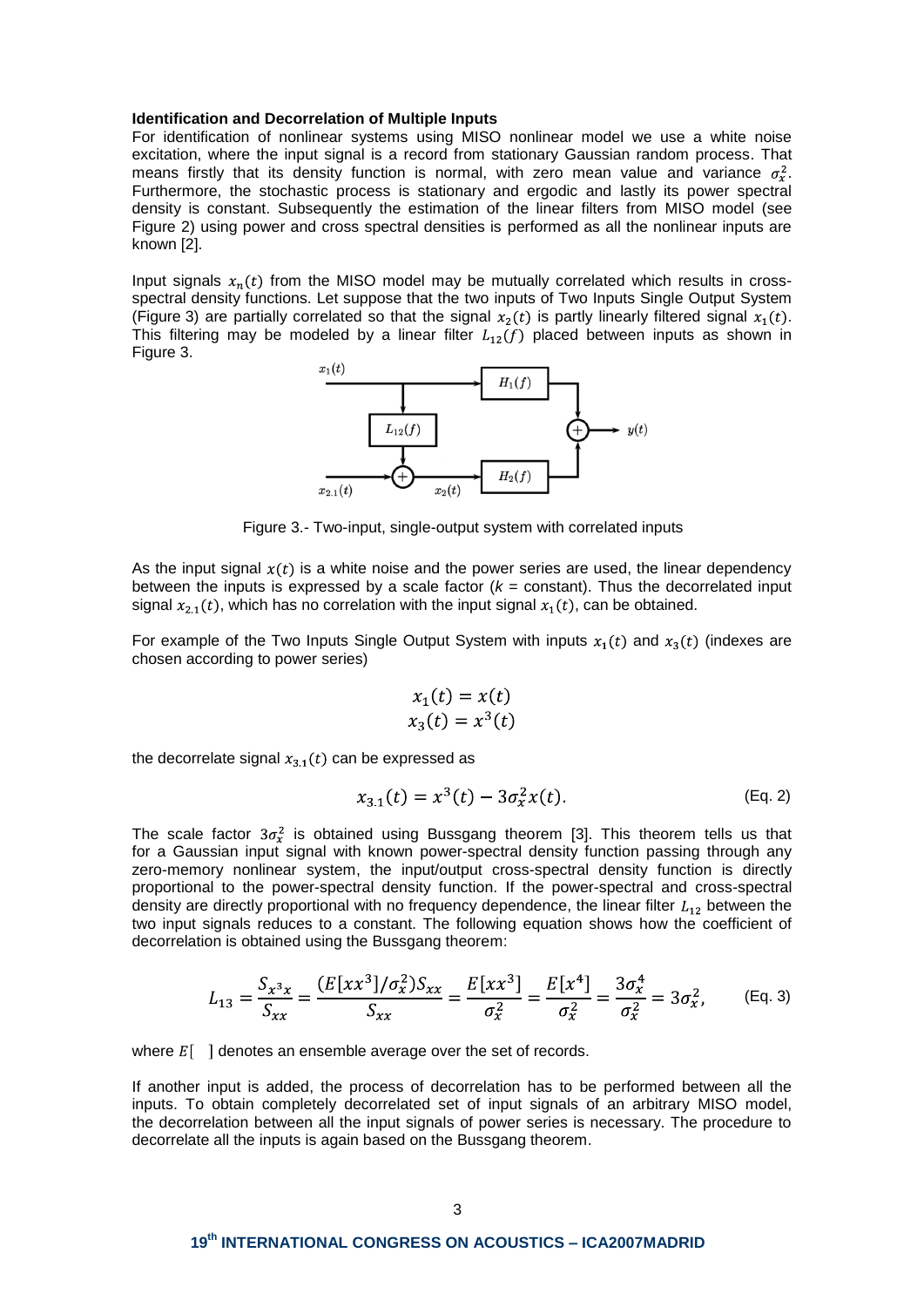# **STATIC NONLINER SYSTEM IDENTIFICATION USING THE MISO METHOD**

When using the MISO method for identification of a static nonlinear system, the linear filters  $H_1(f)$ ,  $H_2(f)$ , ...,  $H_n(f)$  used in the MISO nonlinear model are not frequency dependent and their constant values are given by the coefficients of power series. As an example of identification of such a system, two well known static nonlinear systems have been chosen: Limiter and Death-Zone system.

#### **Limiter**

A limiter is a nonlinear system with a given value  $A$  of saturation, below which the input signal is directly passed to the output. Input signal values exceeding the saturation are cut off, that results in a distortion of the signal. The input-output (I/O) characteristics of a limiter is shown in Figure 4; the theoretical I/O function is plotted in dashed line whilst the solid curve represents the reconstruction of I/O characteristics after identification using 6 order power series.



Figure 4. Input Output Characteristics of Limiter

#### **Death-Zone system**

Death-Zone system can be conceptualized as an opposite case of the Limiter. In the case of the Limiter – the higher the amplitude of the input signal (after passing a saturation value), the higher the distortion of the output signal. In the case of a Death-Zone system – the higher the amplitude of input signal, the lower the distortion. The shape of the input-output characteristics is shown in Figure 5. As in Figure 4, the theoretical I/O curve and its reconstruction are shown.



Figure 5.- Input Output Characteristics of Dead-zone system

# **19th INTERNATIONAL CONGRESS ON ACOUSTICS – ICA2007MADRID**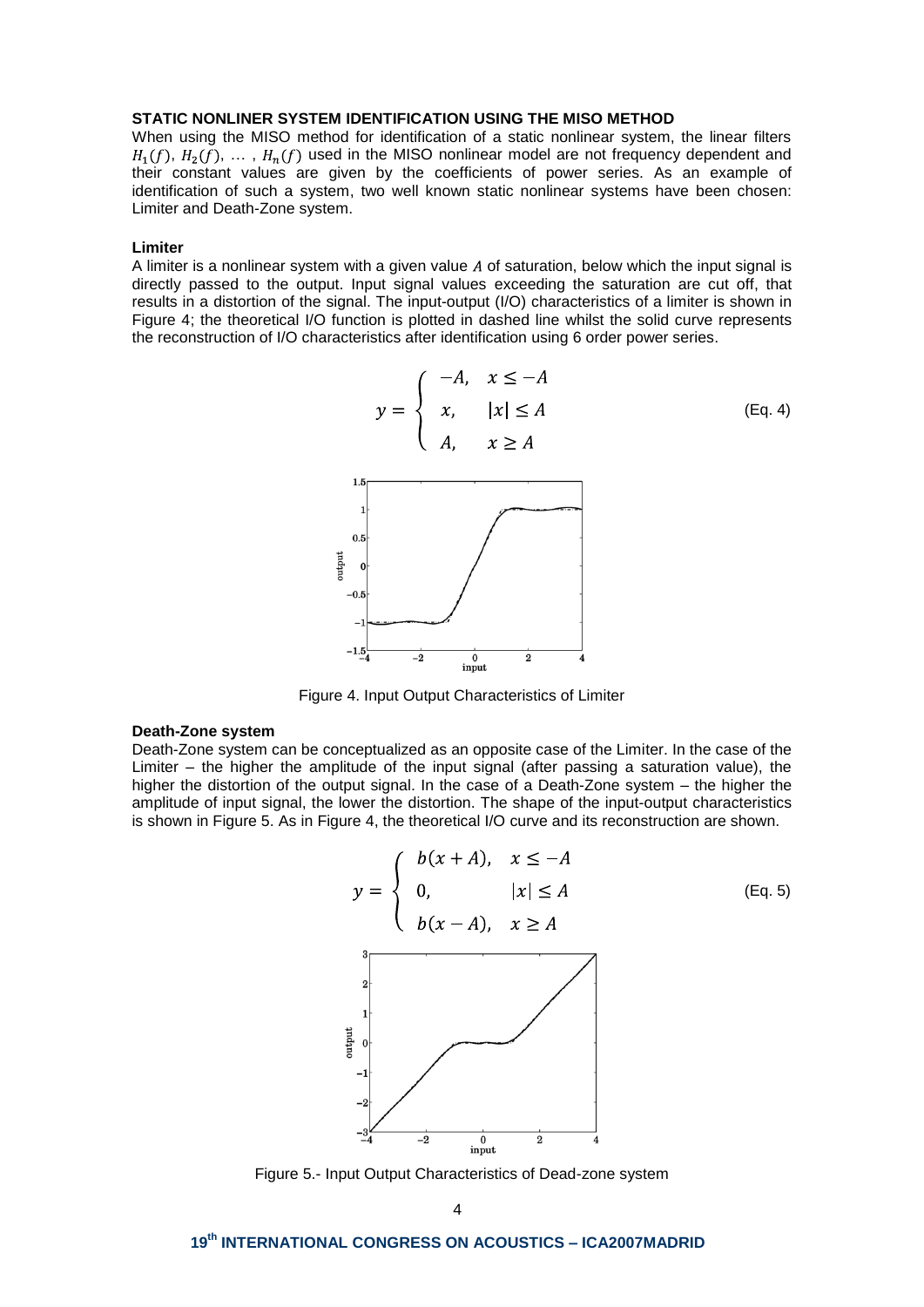## **MEASURING OF A REAL AUDIO SYSTEM**

The above described method has been tested on an Audio Limiter. The test signal was a white noise with standard deviation 0.2 (maximum value not exceeding 1) and zero mean value. The sampling frequency was  $f_s = 192$  kHz. The resulting model characteristics are shown in Figure 6; the magnitudes of individual linear filters of the MISO model are plotted. These filters are those of the decorrelated model, that means the zero-memory systems from the model (see Figure 1.) were already decorrelated. The correct functionality of the model can be verified by eye: the reconstruction of the response to a sinusoidal signal and the I/O characteristics obtained from the estimated model are depicted in Figure 7.



Figure 6.- Linear filters  $H_1(f)$ ,  $H_2(f)$ , ...,  $H_n(f)$ , of MISO model of the Audio Limiter



Figure 7.- Reconstruction, using a sine signal; a) input sine signal (dashed) and output distorted signal (solid) of MISO model of the Audio Limiter; b) input-output characteristics of MISO model of the Audio Limiter